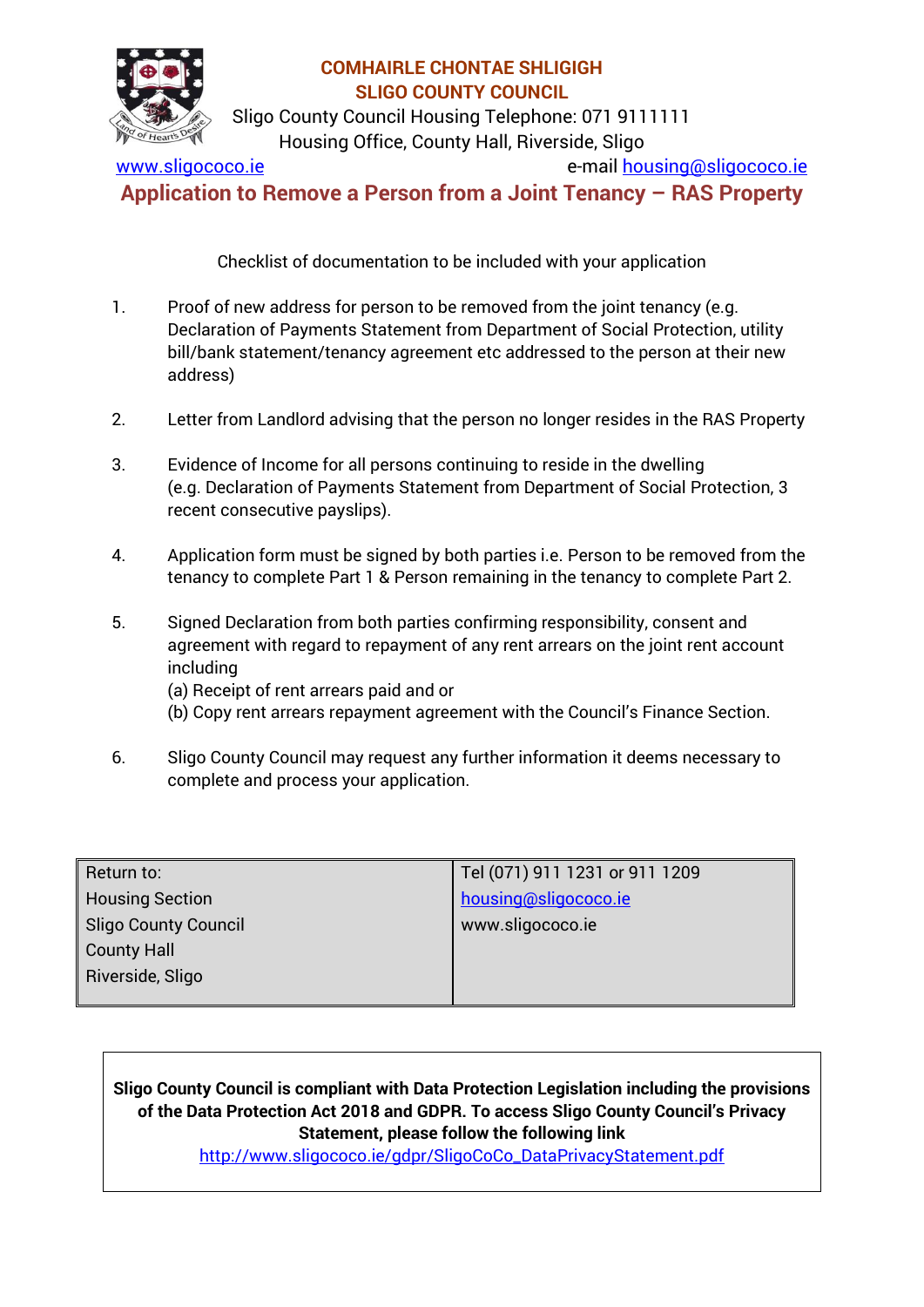

Sligo County Council Housing Telephone: 071 9111111 Housing Office, County Hall, Riverside, Sligo

[www.sligococo.ie](http://www.sligococo.ie/) e-mail [housing@sligococo.ie](mailto:housing@sligococo.ie)

**Application to Remove a Person from a Joint Tenancy – RAS Property**

I M P O R T A N T I N F O R M A T I O N

- 1. An application may be excluded from consideration if false information is supplied or relevant information is withheld.
- 2. An applicant who makes a statement in writing which to his/her knowledge is false or misleading, shall be guilty of an offence and shall be liable on summary conviction to a fine in accordance with the Housing Acts.
- 3. Failure to provide any documents could mean that Sligo County Council will not be under a duty to re-house said person or reduce the rent of the remaining tenant.
- 4. Transfer of Tenancy applications will only be considered where the Rent Account is up to date.
- 5. Sligo County Council will check the rent account before releasing said person from the Tenancy Agreement as they are jointly responsible for the rent prior to their departure date. In the event that there are arrears on the rent account, arrangements must be made to repay these before the Council will release the said person from the Tenancy Agreement. Each tenant must agree to pay their respective share of the arrears or alternatively the parties may agree between themselves that one tenant will take responsibility for the payment of the entire arrears that have accumulated during the period of joint tenancy.
- 6. Where a joint tenant wishes to surrender his/her interest in a RAS tenancy, a formal letter from the landlord must be submitted confirming that the said person no longer resides in the RAS Property. Please be advised that Sligo County Council will carry out any checks it considers necessary in order to verify conditions.
- 7. Where a joint tenant wishes to surrender his/her interest in a RAS tenancy he/she must provide certified evidence of where he/she intends to live e.g. Declaration of Payments Statement from Department of Social Protection demonstrating that his/ her welfare benefits have transferred to the new address, tenancy agreement, utility bill etc,.
- 8. Where an application for a transfer of tenancy is sought by reason of separation the relevant Surrender/Separation Agreement must be attached to your application form.
- 9. Section 15(2) of the Housing (Miscellaneous Provision) Act, 1997, also provides that a Housing Authority may request from another Housing Authority, the Criminal Assets Bureau, the Garda Siochana, the Department of Social Welfare, the Health Service Executive, or a Voluntary Housing Body, information in relation to any person seeking a house from the Authority or whom the Authority considers may be or may have been engaged in anti-social behaviour and not withstanding anything contained in any enactment, such other Housing Authority other organisation listed above may provide the information to the Housing Authority requesting it.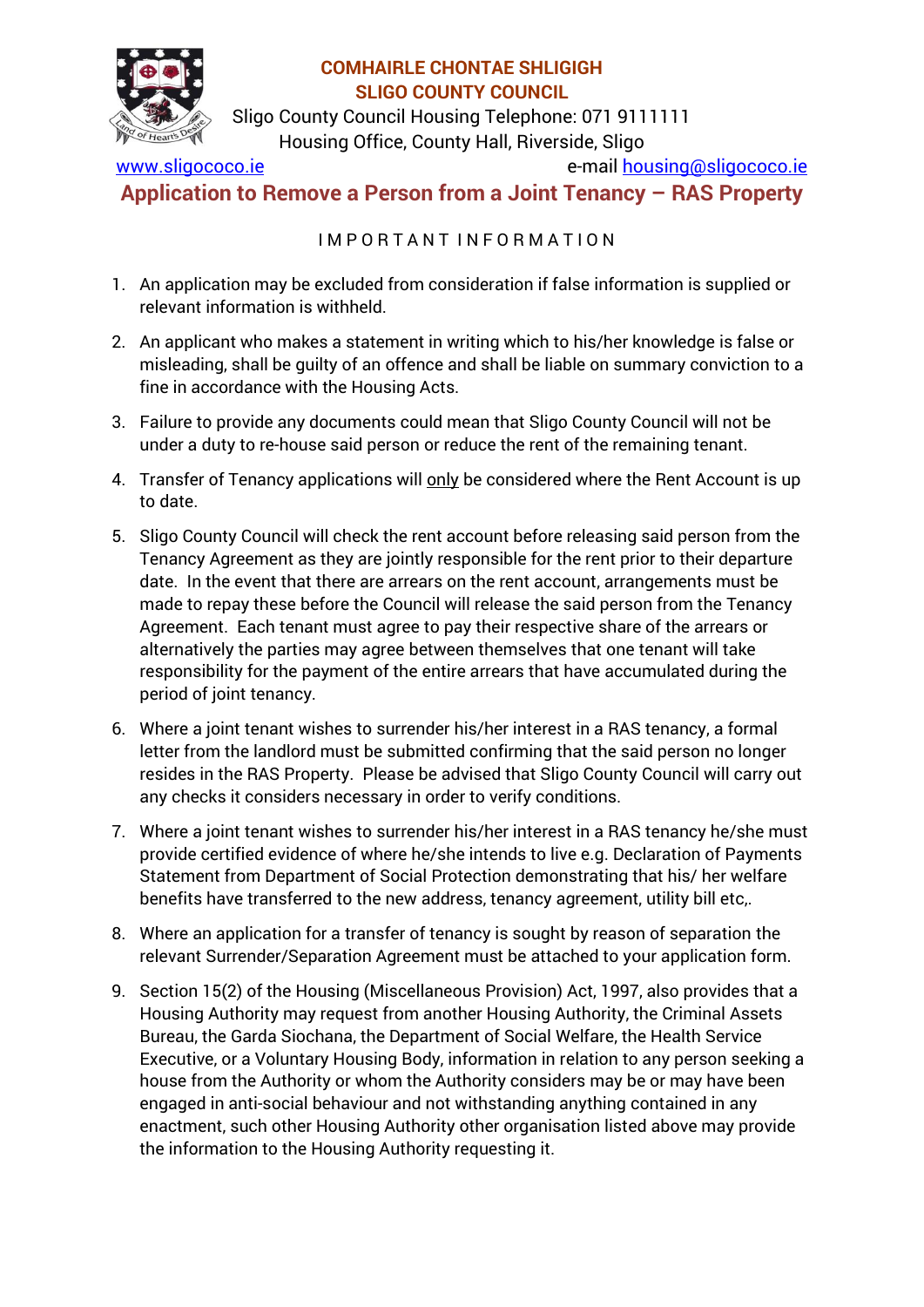

Sligo County Council Housing Telephone: 071 9111111 Housing Office, County Hall, Riverside, Sligo

[www.sligococo.ie](http://www.sligococo.ie/) e-mail [housing@sligococo.ie](mailto:housing@sligococo.ie)

**Application to Remove a Person from a Joint Tenancy – RAS Property**

#### **PART 1 – FOR COMPLETION BY PERSON TO BE REMOVED FROM THE TENANCY**

| <b>Tenancy Address</b>                                                                          |           |          |
|-------------------------------------------------------------------------------------------------|-----------|----------|
| Tenancy granted in the<br>names of                                                              | Tenant 1  | Tenant 2 |
| Name of tenant to be<br>removed from tenancy                                                    |           |          |
| Address where this person<br>intends to live                                                    |           |          |
| What is your relationship to<br>above named tenant?                                             |           |          |
| Why do you wish to be<br>removed from this tenancy,                                             |           |          |
| please give reason(s)?                                                                          |           |          |
|                                                                                                 |           |          |
| Please confirm the date you vacated this RAS dwelling?                                          |           |          |
| Name of remaining tenant seeking transfer of tenancy?                                           |           |          |
| Please confirm your contact telephone details?                                                  |           |          |
| Are there rent arrears on<br>your joint rent account?                                           | Yes<br>No |          |
| Amount of rent arrears on<br>your joint rent account?                                           | €         |          |
| Please state your intentions<br>with regard to payment of<br>your share of the rent<br>arrears. |           |          |

**I hereby declare that the information supplied on this application form is correct and I grant permission to Sligo County Council to carry out any checks necessary in the processing of this application.** 

Signature of person to be removed from the tenancy: **\_\_\_\_\_\_\_\_\_\_\_\_\_\_\_\_\_\_\_\_\_\_\_\_\_\_\_** 

Print Name \_\_\_\_\_\_\_\_\_\_\_\_\_\_\_\_\_\_\_\_\_\_\_\_\_\_\_\_\_\_\_\_\_\_

Date: \_\_\_\_\_\_\_\_\_\_\_\_\_\_\_\_\_\_\_\_\_\_\_\_\_\_\_\_\_\_\_\_\_\_